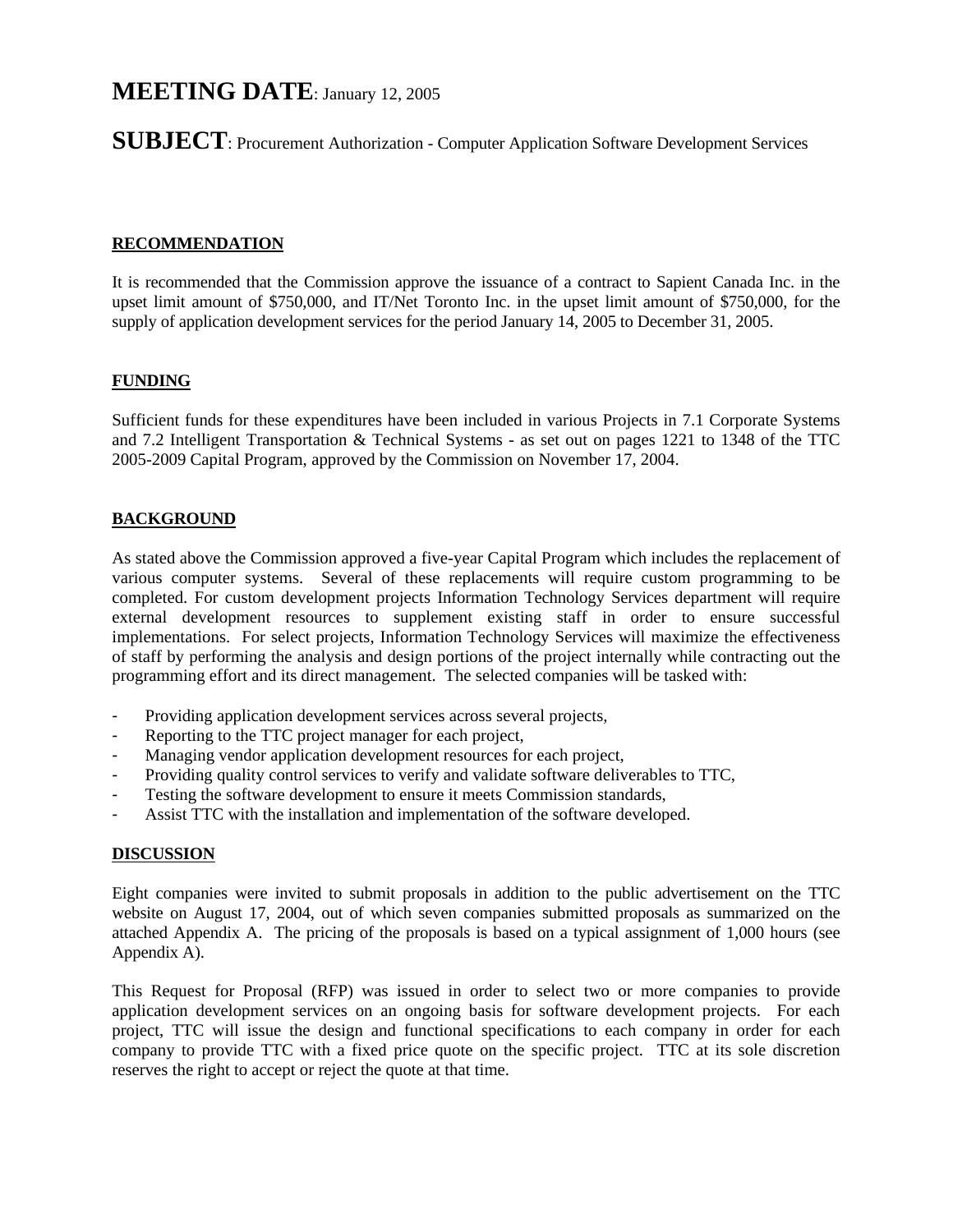The proposals submitted by three companies (Qualicom Innovations Inc., Popware Inc., and DapaSoft Inc.) were considered commercially non-compliant and were not evaluated any further as they did not submit all of the mandatory requirements specified in the Request For Proposal.

The remaining four proposals were considered commercially acceptable and were further evaluated based on pre-determined critera (see Appendix A). Following the evaluation, two proposals were considered acceptable and are recommended for award. The two acceptable proposals had superior quality assurance processes (including sub-contractor management and documentation), and their proposed staff had better relevant experience and qualifications when compared to the other two evaluated proposals.

The pricing from the recommended companies is considered fair and reasonable based on the qualifications and experience of their proposed staff. The recommended upset limit amount is based on the Commission's approved budget for these services in 2005.

#### **JUSTIFICATION**

The authorization requested will allow the Commission to deliver the approved Capital Projects successfully. The impact of not awarding these contracts will have a negative effect on the ability of the Commission to complete projects on a timely basis which may impact the day to day operations of the Commission.

- - - - - - - - - - - -

December 20, 2004 9-57-31 Attachment: Appendix 'A'